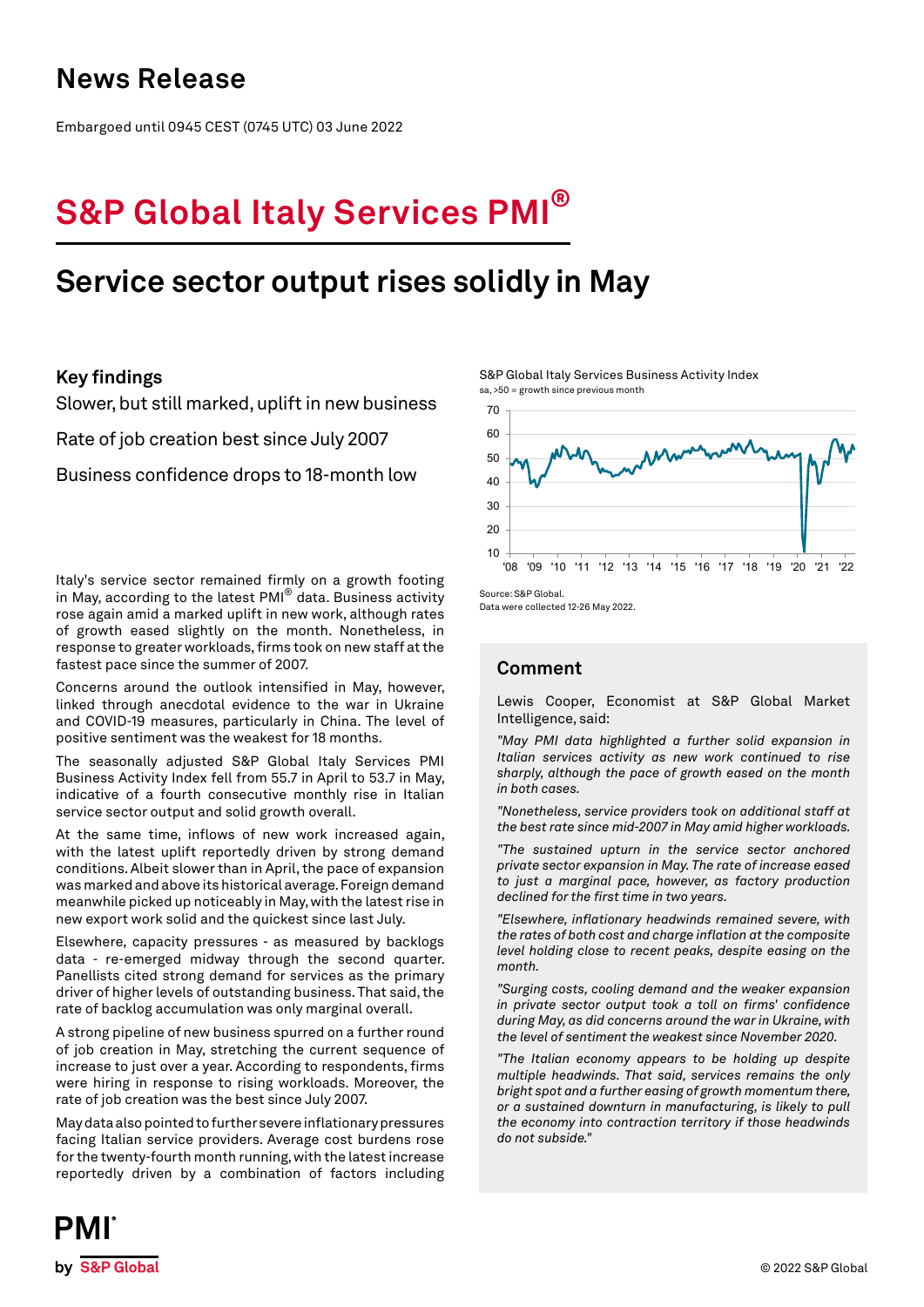greater staff, material, fuel and energy costs in addition to the war in Ukraine. The pace of cost inflation was the slowest for four-months, but prior to this point, unprecedented since the survey's inception at the start of 1998.

Consequently, average charges levied by service providers surged further in May. Firms were reportedly hiking their prices in an attempt to claw back margins due to surging cost burdens. The rate of increase eased slightly from April's peak but was nonetheless the second-steepest on record.

Finally, May data pointed to a sharp moderation in confidence at Italian services firms towards the outlook for business activity in the next year. The Future Activity Index shed nearly 5 points on the month and dropped to the lowest level since November 2020. Survey respondents cited concerns around the war in Ukraine, financial market instability, inflationary pressures, energy costs and fears of an economic downturn.

Where companies were upbeat towards the outlook, this was attributed to hopes of strong demand, in part due to the reopening of customer facing sectors and the return of international travel.

**PMI Services Business Activity** 

Services gross value added



## **S&P Global Italy Composite PMI®**

### **Manufacturing sector drags on growth in May**

The S&P Global Italy Composite PMI Output Index\* fell to 52.4 in May, down from 54.5 in April, to signal a sixteenth successive rise in Italian private sector output. At the sector level, factory production declined for the first time in two years amid ongoing supply issues and weak demand, while services output rose at a slower rate.

A similar trend was registered with respect to new orders placed with Italian firms in May, with the rate of expansion easing to a four-month low in part due to the first contraction in new export work for 18 months.

Capacity pressures continued to build in May, although the rate of backlog accumulation was the slowest since March 2021. Nonetheless, the rate of job creation at Italian firms ticked up since April and was solid overall.

On the price front, rates of both cost and charge inflation eased from recent peaks but remained amongst the strongest on record during May.



\*Composite PMI indices are weighted averages of comparable manufacturing and services PMI indices. Weights reflect the relative size of the manufacturing and service sectors according to official GDP data.